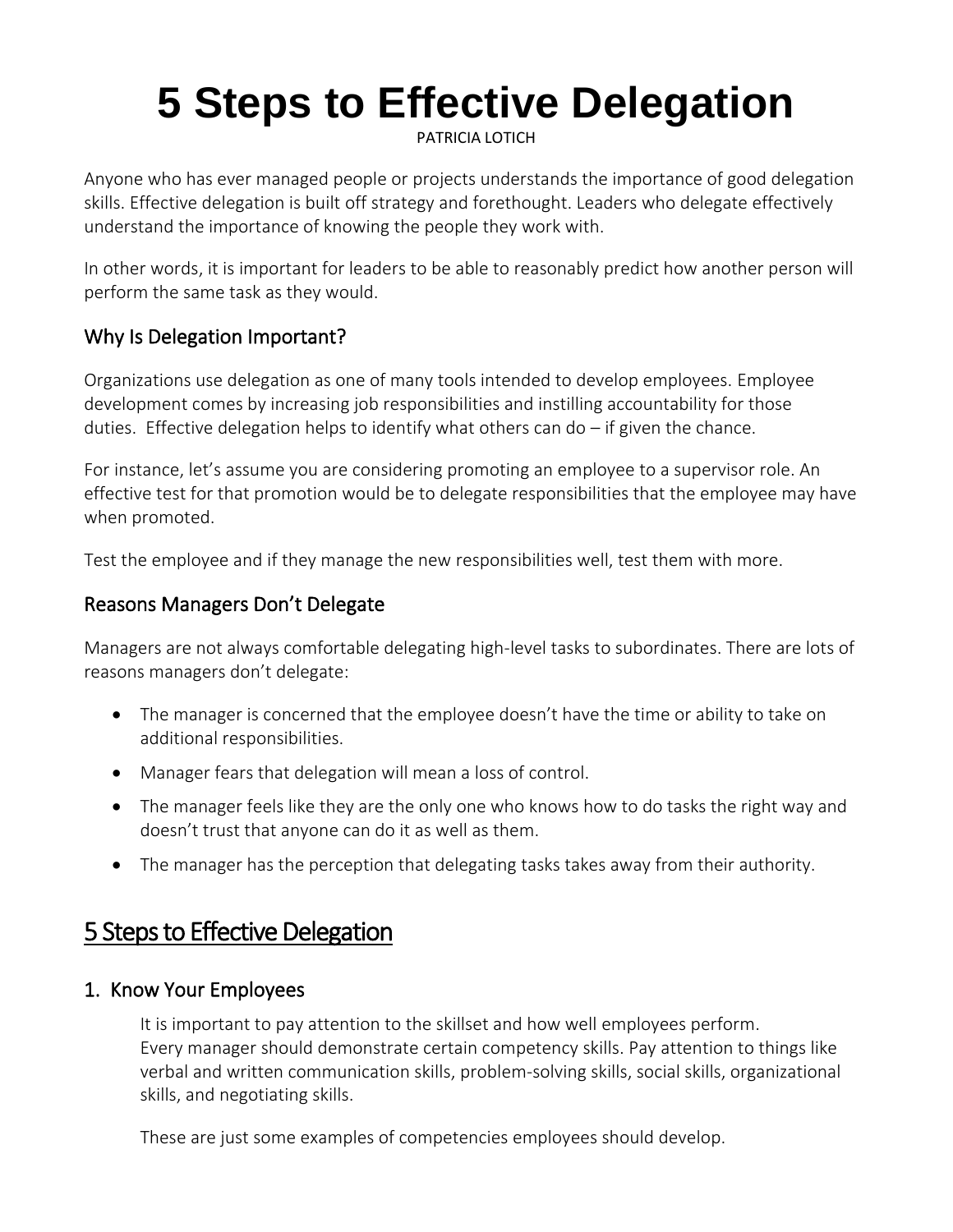Being able to recognize an employee's strengths can help a manager make the right choice for delegating tasks.

#### 2. Explain the Task

Don't assume the employee will automatically know how to do a new task. When delegating a task, especially the first few times, help the employee think through the necessary steps to accomplish the assignment.

Guide them through the process and then let them go. For instance, if you are delegating [supervisory responsibility](https://thethrivingsmallbusiness.com/how-to-transition-an-employee-to-supervisor/) to an employee, have [coaching sessions](https://thethrivingsmallbusiness.com/coaching-as-a-leadership-competency/) with the employee and talk them through the important steps of managing employees.

#### 3. Monitor the Tasks

When you first delegate tasks to others it is important to monitor how the employee is performing the task so that you can make needed changes or adjustments. For instance, if you are delegating the task of running a staff meeting, take the time to observe how the employee manages the meeting and hold employees to things like [meeting ground rules.](https://smartchurchmanagement.com/what-are-meeting-ground-rules/)

After you observe, have a feedback session with the employee and praise them for what went well, and coach them on ways to do a better job next time. Monitoring also helps identify any issues that may arise. Such as the need for additional resources, task capability, etc.

#### 4. Coach the Employee

Give the employee feedback as they perform the task and take the opportunity to teach or enlighten the employee as needed. This coaching opportunity can help develop other [leadership competencies.](https://thethrivingsmallbusiness.com/characteristics-of-effective-leadership/)

For instance, let's say you delegated the responsibility of planning the annual staff picnic. The employee planned the picnic but [went over the budget](https://thethrivingsmallbusiness.com/how-to-create-business-budget/). This is a great time to teach them the discipline of budgeting limited resources.

#### 5. Develop the Employee

As the employee demonstrates the ability to perform delegated tasks, increase their responsibility. Keep in mind that not all employees will have the ability to take on more responsibility.

Some employees have a limit as to how much they can handle without it affecting their stress level. That is OK. Target those employees who have the capacity, willingness, and interest in growing and help them increase responsibility. This offers them new and interesting responsibilities and allows them to focus on higher-level tasks.

#### Examples of tasks that can be delegated:

• *Anything that is time-consuming and not in your skill set.* For example, creating an excel spreadsheet or PowerPoint presentation.